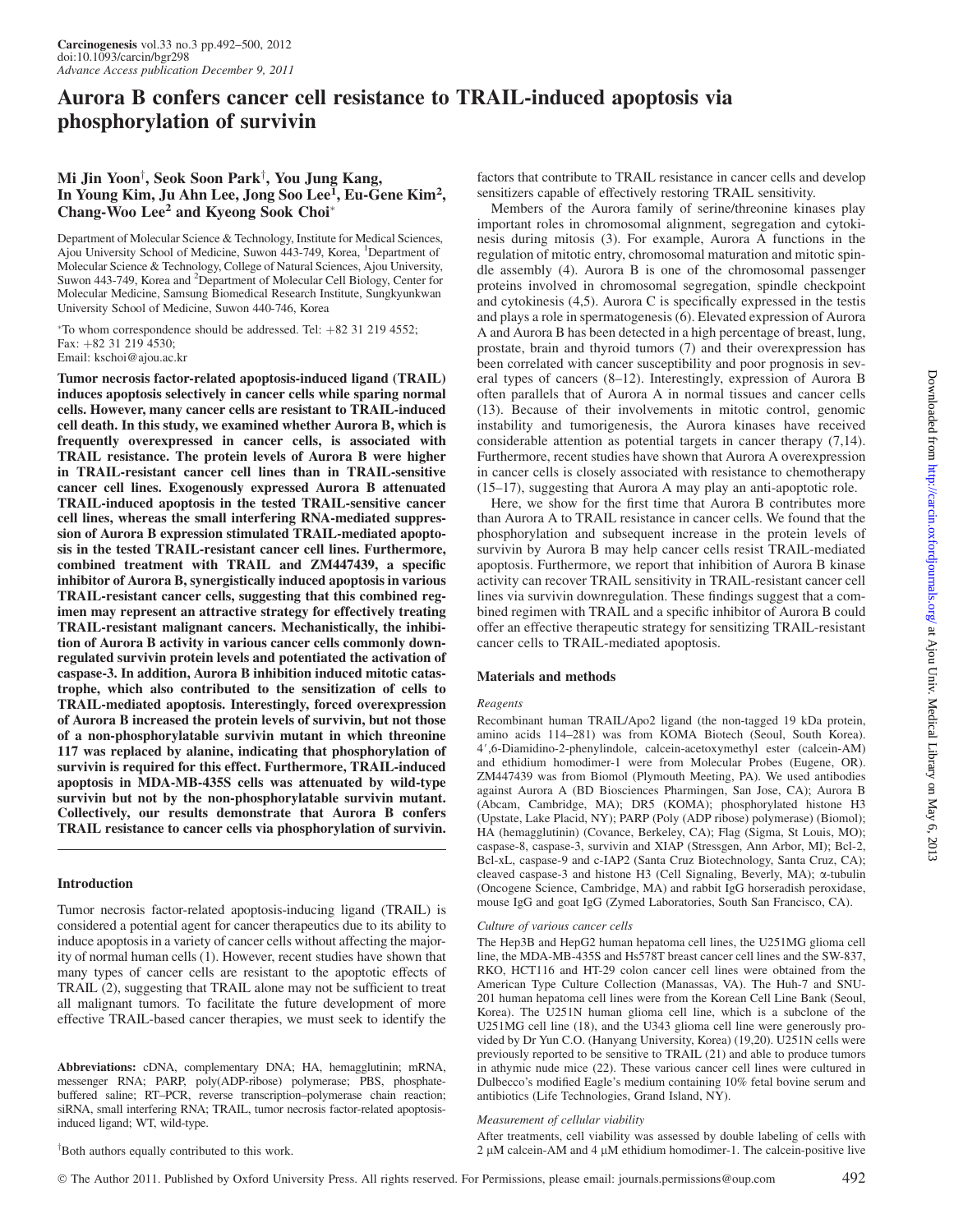cells and ethidium homodimer-1-positive dead cells were visualized using fluorescence microscope (Axiovert 200M, Carl Zeiss, Germany) and counted.

#### Expression vectors encoding HA-tagged aurora A, HA-tagged aurora B, wildtype survivin or T117A mutant survivin

The full-length complementary DNA (cDNA) sequences containing the entire open reading frame of the human Aurora A and Aurora B genes were polymerase chain reaction amplified using oligo-dT primers. The resulting cDNAs for the Aurora A and Aurora B gene were subcloned into the HA epitopeencoding pcDNA3.1 vector to generate vectors encoding HA-tagged Aurora A and Aurora B proteins (pHA-Aurora A and pHA-Aurora B). A cDNA fragment containing the entire open reading frame of survivin was reverse transcription–polymerase chain reaction (RT–PCR) amplified using RNA obtained from 293T cells. This full-length cDNA fragment was inserted into the Flag epitope-encoding pcDNA3.1 vector to generate the expression vector encoding Flag-tagged survivin protein [wild-type (WT) Survivin]. For mutagenesis, WT Survivin was changed to T117A Survivin by using a QuickChange Site-Directed Mutagenesis Kit (Stratagene, La Jolla, CA).

#### Transfection

Cells were transiently transfected using the Lipofectamine  $Plus^{TM}$  reagent (Invitrogen, Carlsbad, CA). Cells were plated in six-well plates and grown to 70–80% confluency in antibiotic-free medium, and each plasmid DNA mixture was prepared at the indicated concentrations in 250 µl of OPTI-MEM (Opti-MEM® Reduced-Serum Medium). The total amount of DNA in each transfection mixture was normalized by the addition of pcDNA3.1 vector (Invitrogen). To estimate the transfection efficiency, we used a cytomegalovirus promoter-driven enhanced green fluorescent protein expression vector pEGFP-C1 (Clontech, Mountain, CA). Each DNA mixture was incubated with 8 ll of Plus<sup>TM</sup> reagent at room temperature for 15 min and then with 2  $\mu$ l of lipofectamine in an additional 250 µl of OPTI-MEM (Opti-MEM® Reduced-Serum Medium) for another 15 min. The transfection mixture was then applied to the cells. After 5 h incubation, the transfection medium was replaced with fresh growth medium containing serum, and cells were incubated overnight to allow for gene expression. Transfection efficiency was determined as the percentage of enhanced green fluorescent protein -positive cells, as assessed via fluorescent microscopy.

#### Small interfering RNAs

The small interfering RNA (siRNA) duplexes used in this study were purchased from Invitrogen and have the following sequences: Aurora A, AUGCCCUGU-CUUACUGUCATT; Aurora B, AGCAGUGGGACACCCGACAUCUUAA; Survivin, UUUAAGGCUGGGAGCCAGAUGACGC. BLOCK-iT Fluorescent Oligo (Invitrogen) or Negative Universal Control<sup>TM</sup> (Invitrogen) was used as the control. Cells were transfected with siRNA oligonucleotides using lipofectamine 2000 (Invitrogen) according to the manufacturer's recommendations. To estimate the transfection efficiencies in the various siRNA experiments using siRNAs, we transfected cells with a fluorescently labeled control oligonucleotide (BLOCK-iTTM Fluorescent Oligo; Invitrogen) and assessed the percentage of green fluorescent cells via fluorescence microscopy. In all of our transfection experiments using siRNAs, the estimated transfection efficiencies (i.e. the percentages of green fluorescent cells) were  $>95\%$ . To confirm successful siRNAmediated knockdown, we performed western blotting of the proteins of interest.

## Flow cytometry for the analysis of DNA contents

Trypsinized and floating cells were pooled, washed with phosphate-buffered saline (PBS) and fixed in 70% (vol/vol) ethanol. DNA contents were assessed by staining cells with propidium iodide after treatment with 50  $\mu$ g/ml RNase A and monitoring by FACScan (Becton Dickinson, Mountain View, CA). DNA content was assessed with a ModFit LT program (Verity Software House, Topsham, MA).

#### Immunocytochemistry

After treatments or siRNA transfection, cell were fixed with 4% paraformaldehyde for 20 min at room temperature, followed by permeabilization in 0.25% Triton X-100 for 5 min and blocking in 5% normal horse serum in PBS for 30 min. Fixed cells were incubated overnight at 4°C with primary antibody [anti-a-tubulin (1:200, mouse, Abcam), anti-lamin B (1:100, goat, Santa Cruz Biotechnology), anti-cleaved caspase-3 (1:200, rabbit, Cell Signaling), anti-HA (1:200, mouse, Covance) and anti-survivin (1:100, rabbit, Abcam)] diluted in PBS and then washed three times in PBS and incubated for 1 h at room temperature with anti-rabbit or anti-mouse Alexa Fluor 488 (1:200, Molecular Probes) or anti-rabbit or anti-mouse Alexa 594 was used as a secondary antibody (Molecular Probes). Next, cells were washed, stained with  $1 \mu g/ml 4'$ , 6-diamidino-2-phenylindole for 10 min and washed with PBS. Slides were mounted with Pro-Long Gold antifade mounting reagent (Molecular probes) and cell staining was visualized with a fluorescence microscope (Axiovert 200M, Carl Zeiss).

#### RT–PCR analysis

Total RNA was extracted from Hep3B cells using the TRIzol reagent (Invitrogen). RT–PCR was done, following the manufacturer's protocol (TaKaRa Shuzo Co., Otsu, Shiga, Japan). The cDNAs were amplified by polymerase chain reaction (30 s at 94 $\degree$ C, 30 s at 60 $\degree$ C and 1 min at 74 $\degree$ C) with Taq DNA polymerase. Conditions for final analysis were chosen when amplification of messenger RNA (mRNA) was in the middle of the exponential amplification phase. Human survivin mRNA was amplified using the sense primer 5'-CAGATTTGAATCGCGGGACCC-3' and the antisense primer 5'-CCAGAGTCTGGCTCGTTCTCAG-3' (corresponding to a 206 bp region of survivin). For  $\beta$ -actin, the sense primer 5'-CAGGTCATCACCATTGGCAAT-GAGC-3' and the antisense primer 5'-GATGTCCACGTCACACTTCATGA-3' (corresponding to a 132 bp region of  $\beta$ -actin) were used. The polymerase chain reaction cycling conditions (30 cycles) chosen were as follows: (i) 30 s at  $94^{\circ}$ C; (ii) 1 min at 60°C for survivin and 30 s at 60°C for  $\beta$ -actin and (c) 1 min 30 s at 72°C, with a subsequent 10 min extension at 72°C. Reaction products were analyzed on 2% agarose gels. The bands were visualized by ethidium bromide.

#### Statistical analysis and determination of synergy

All data are presented as mean  $\pm$  SE from at least three separate experiments. The statistical analyses were performed using SPSS v12.0.1 software (SPSS, Chicago, IL). We compared mean values using T-tests and analysis of variance with Bonferroni correction. All  $P$ -values <0.05 were considered to represent significant differences. The possible synergistic effect of ZM447439 and TRAIL was evaluated using the isobologram method. In brief, the cells were treated with different concentrations of ZM447439 and TRAIL alone or in combination. After 24 h, relative survival was assessed and the concentration– effect curves were used to determine the  $IC_{50}$  (the half-maximal inhibitory concentration) values for each drug alone and in combination with a fixed concentration of the second agent.

#### Results

#### Aurora B contributes more than Aurora A to TRAIL resistance in cancer cells

Although TRAIL induces apoptosis and is considered a promising anticancer agent (1), many cancer cells are resistant to the apoptosis-inducing effect of TRAIL (2). Here, an examination of the effect of TRAIL on the viability of various cell lines showed that a number of hepatoma (HepG2, Hep3B and Huh-7), glioma (U251MG and SNU-201), breast cancer (Hs578T) and colon cancer (SW-837, RKO and HT-29) cell lines were very resistant to different doses of TRAIL (Figure 1A). In contrast, U343 and U251N glioma cells and HCT116 colon cancer cells were very sensitive to TRAIL, even at a dose as low as 25 ng/ml, whereas MDA-MB-435S breast cancer cells were partially sensitive to TRAIL. When we tested whether these differences in TRAIL resistance/sensitivity were associated with the expression levels of Aurora A and/or Aurora B, we found that the protein levels of Aurora A and Aurora B were lower in the TRAIL-sensitive cancer cell lines (U343, U251N and HCT116) than in the TRAIL-resistant cancer cell lines (Figure 1B).

To determine whether there was a functional connection between TRAIL sensitivity and the expression levels of Aurora A and/or Aurora B, we tested whether exogenously expressed Aurora A and/ or Aurora B could confer TRAIL resistance to TRAIL-sensitive cancer cell lines. TRAIL-sensitive U343 and U251N glioma cells were transfected with expression vectors encoding Aurora A and/or Aurora B (or a control vector) and then treated with 50 ng/ml TRAIL. We found that TRAIL-induced cell death was more strongly attenuated by overexpression of Aurora B versus Aurora A (Figure 1C). However, the co-overexpression of Aurora A and Aurora B did not greatly enhance the abrogation of TRAIL-induced cell death over that caused by Aurora B alone. We then addressed the role of Aurora A and Aurora B in TRAIL sensitivity by examining whether TRAIL sensitivity could be restored by knocking down Aurora A or Aurora B expression in TRAIL-resistant cancer cells. We transfected TRAILresistant Hep3B cells with Aurora A and/or Aurora B siRNA (or a control oligonucleotide) and then treated the cells with TRAIL. As shown in Figure 1D, siRNA-mediated Aurora B suppression recovered TRAIL sensitivity in Hep3B cells more effectively than siRNA-mediated knockdown of Aurora A. Moreover, the Aurora B siRNA-mediated sensitization of cells to TRAIL-mediated apoptosis was only slightly enhanced by cotransfection with Aurora A siRNA.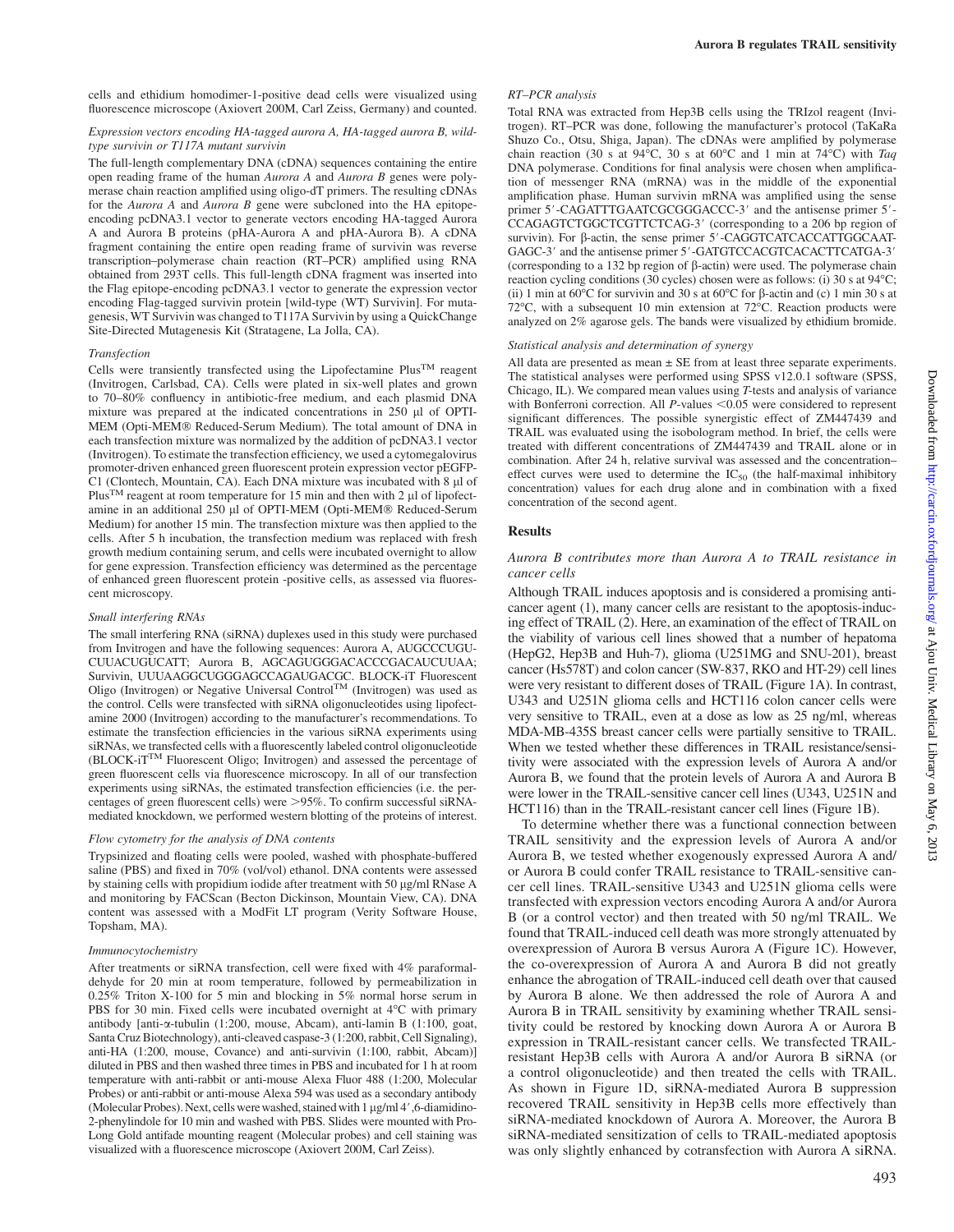

Fig. 1. Aurora B contributes more highly than Aurora A to TRAIL resistance in cancer cells. TRAIL sensitivity in various cancer cells may be associated with the expressions of Aurora A and/or Aurora B. (A) Cells were treated with the indicated concentrations of TRAIL for 24 h, and cellular viabilities were measured using calcein-AM and ethidium homodimer-1. Symbols: points, average of three independent experiments; bars, SE;  $*P < 0.001$  versus untreated cells. (B) Cell extracts were prepared for western blotting of Aurora A and Aurora B. To confirm equal loading of protein samples, western blotting of  $\alpha$ -tubulin was performed. (C) TRAIL-sensitive U343 and U251N cells were transiently transfected with the indicated concentrations of pHA-AA, pHA-AB or pcDNA3.1 using Lipofectamine PLUS (Invitrogen) according to the manufacturer's recommendations. The transfection efficiencies of the U343 and U251N cells, which were assessed by transfection of an enhanced green fluorescent protein-expressing vector, were 37 and 34%, respectively. Overexpression of Aurora A or Aurora B was confirmed by western blotting using anti-Aurora A and anti-Aurora B antibodies, respectively. The transfected cells were treated with 50 ng/ml TRAIL for the indicated time points, and cellular viability was measured using calcein-AM and ethidium homodimer-1. Points, average of three independent experiments; bars, SE;  $P < 0.01$ ; \*\*P  $< 0.001$  versus untreated cells. (D) Hep3B or Huh-7 cells were transfected with the control oligonucleotide (siCon.; Negative Universal ControlTM) or siRNAs targeting Aurora A and/or Aurora B. Transfection efficiency, which was judged by employing BLOCK-iTTM Fluorescent Oligo, was .95%. siRNA-mediated suppression of Aurora A or Aurora B was confirmed by western blotting. The transfected cells were further treated with 200 ng/ml TRAIL for 24 h, and cellular viability was assessed using calcein-AM and ethidium homodimer-1. Columns, average of three independent experiments; bars, SE;  $*P < 0.01$ ;  $*P < 0.001$  versus cells transfected with 0.1 µM siCon. and further treated with TRAIL.

Similar results were obtained in Huh-7 cells transfected with Aurora A siRNA and/or Aurora B siRNA (Figure 1D). Taken together, these results indicate that Aurora B contributes more than Aurora A to TRAIL resistance in cancer cells.

## Inhibition of Aurora B kinase activity effectively sensitizes various TRAIL-resistant cancer cells to TRAIL-mediated apoptosis

Next, we investigated whether the enhancement of TRAIL sensitivity by Aurora B knockdown was associated with changes in caspase activity. Consistent with our previous report (23), in Hep3B cells treated with TRAIL alone, the 32 kDa pro-caspase-3 was partially cleaved to a 20 kDa intermediate form, but further cleavage into the p17 active subunit was not detected. Under the same conditions, there was no apparent processing of pro-caspase-8 and pro-caspase-9 or PARP (a representative substrate of caspase-3). In Aurora B knockdown cells, however, we observed TRAIL-mediated proteolytic processing of procaspase-3 into the p17 active subunit (Figure 2A) as well as effective processing of PARP. We then tested whether ZM447439 (ZM, a specific inhibitor of Aurora B) (24) mimicked the effect of Aurora B siRNA on TRAIL-mediated processing of caspase-3. Inhibition of Aurora B kinase activity by ZM447439 was confirmed in HepG2 cells by western blotting using a phospho-histone H3 antibody to detect phosphorylated serine 10 in histone H3, a physiological target of Aurora B (25) (Figure 2B). Further examination revealed that although treatment with 10 lM ZM447439 alone did not induce proteolytic processing of caspase-3 in these cells, combined treatment with ZM447439 and TRAIL induced the complete processing of caspase-3 into the p17 active subunit. We next examined whether TRAIL resistance in various cancer cells might also be overcome by cotreatment with a specific inhibitor of Aurora B kinase activity. Treatment of various TRAIL-resistant cancer cells with ZM447439 alone had no appreciable effect on cell viability at concentrations of ZM447439 up to  $10 \mu M$  (Figure 2C). In contrast, combined treatment of these cells with a fixed concentration of TRAIL and varied concentrations of ZM447439 or, conversely, with a fixed concentration of ZM447439 and varied concentrations of TRAIL significantly reduced cell viability. When combined with ZM447439 and TRAIL effectively induced cell death in several colon cancer cell lines (e.g. RKO and SW-837) at lower concentrations than those were required to induce cell death in many hepatoma, glioma and breast cancer cells. Furthermore, an isobologram analysis (26) demonstrated that there were synergistic interactions between ZM447439 and TRAIL in Hep3B, HepG2 and U251MG cells (Figure 2D). Taken together, these results suggest that this combined regimen may offer an attractive strategy for effectively treating malignant cancer cells.

## Survivin may be a target of Aurora B in mediating the TRAIL resistance of cancer cells

We then investigated some potential underlying mechanisms through which knockdown or inhibition of Aurora B could sensitize cancer cells to TRAIL-mediated apoptosis. Li et al. (27) recently showed that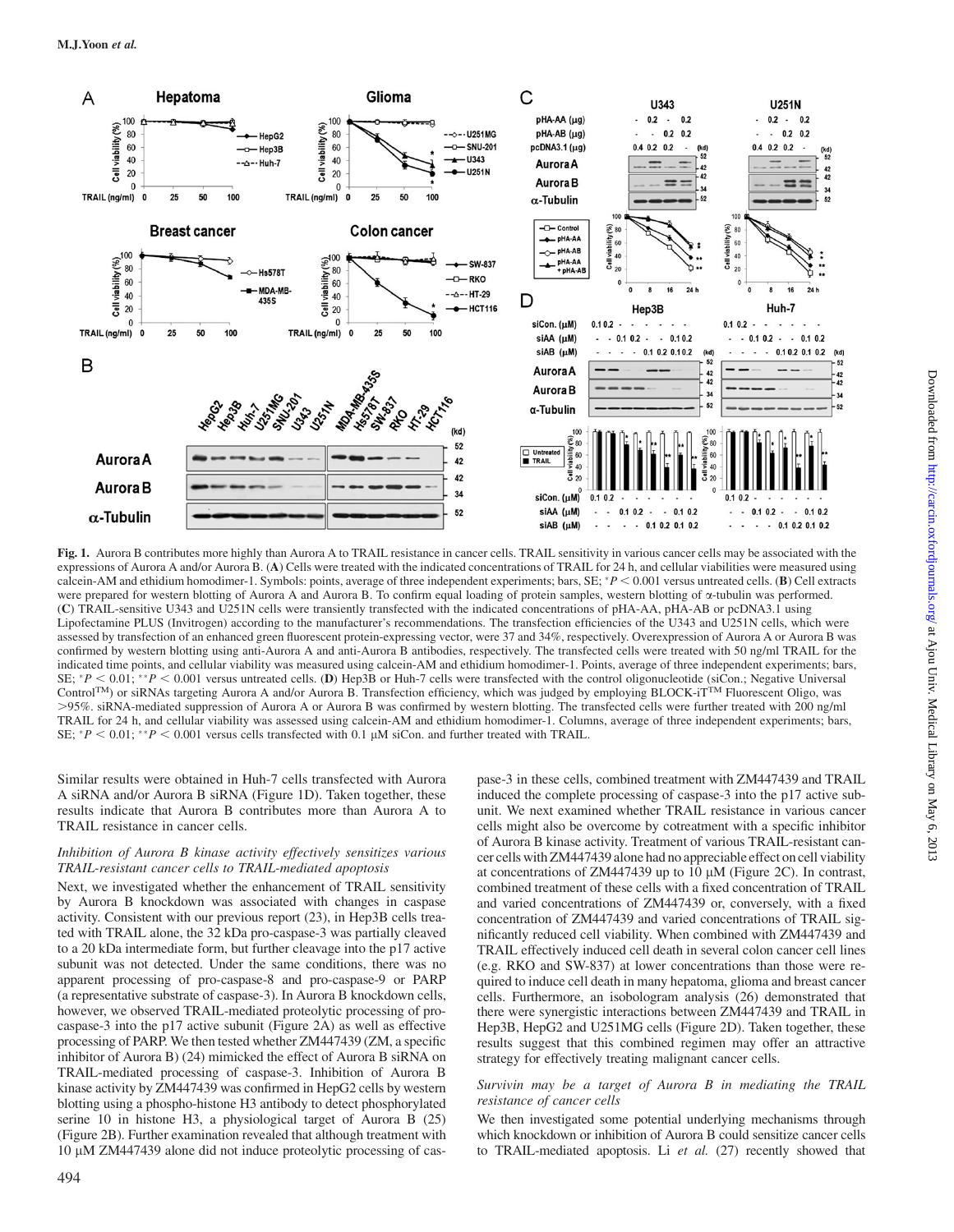

Fig. 2. Both the suppression of Aurora B expression and the inhibition of Aurora B kinase by ZM447439 sensitize various cancer cells to TRAIL-mediated apoptosis. (A) Hep3B cells were transfected with the control fluorescent oligonucleotide (FO) or Aurora B siRNA and further treated with or without 200 ng/ml TRAIL for the indicated time points. Transfection efficiency, which was judged by employing the control fluorescent oligonucleotide, was >95%. Western blotting was used to detect changes in the proteolytic processing of caspases and PARP. Western blotting of  $\alpha$ -tubulin was used to show equal loading of protein samples. (B) HepG2 cells were treated with 100 ng/ml TRAIL alone, 10 µM ZM447439 (ZM) alone or both together. After 24 h, Aurora kinase activity was assessed by western blot analysis of the phosphorylation levels of histone H3 at serine 10. Western blotting was also used to detect cleaved caspase-3 and a-tubulin. (C) Cells were treated with ZM447439 for 30 min and further treated with or without the indicated concentrations of TRAIL for 24 h. Cellular viabilities were measured using calcein-AM and ethidium homodimer-1. Columns, average of three independent experiments; bars, SE;  $^*P < 0.001$  compared with untreated cells. (D) Hep3B, HepG2 or U251MG cells were exposed to ZM447439 alone, TRAIL alone or cotreated with various dilutions of the two agents for 24 h. Isoboles were obtained by plotting the combined concentrations of each drug required to produce 50% cell death. The straight line connecting the  $IC_{50}$  values obtained for two agents when applied alone corresponds to an additivity of their independent effects. Values below this line indicate synergy, whereas values above this line indicate antagonism.

inhibition of Aurora B kinase sensitized a subset of human glioma cells to TRAIL by inducing the TRAIL receptor, DR5. However, we found that the protein levels of DR5 were not altered by Aurora B knockdown in Hep3B cells (Figure 3A). Other anti-apoptotic proteins, including c-IAP2, Bcl-2 and Bcl-xL, were also unaffected by siRNA-mediated suppression of Aurora B. In contrast, the protein levels of survivin were remarkably reduced by siRNA-mediated suppression of Aurora B, whereas those of XIAP were slightly reduced. We further tested whether the expression of these anti-apoptotic proteins is similarly regulated in Huh-7 cells transfected with Aurora B siRNA. We found that Bcl-2 was barely detected in Huh-7 cells, whereas the protein levels of DR5, XIAP, c-IAP2 and Bcl-xL were not altered by Aurora B knockdown (Figure 3B). Interestingly, the protein levels of survivin were also markedly reduced in these cells following Aurora B knockdown (Figure 3B), indicating that survivin may be a common target in cancer cells subjected to Aurora B knockdown. We next examined whether ZM447439 sensitized TRAIL-resistant cancer cells to TRAIL-induced apoptosis via the same mechanism triggered by Aurora B knockdown. We found that survivin protein levels were markedly downregulated by ZM447439 treatment in all tested cancer cell lines (Figure 3C). To confirm the functional significance of this downregulation of survivin in the sensitization of TRAIL-mediated apoptosis, we examined whether the suppression of survivin expression could enhance TRAIL-mediated apoptosis. We found that siRNA-mediated survivin knockdown significantly reduced the viability of TRAIL-treated Hep3B cells, whereas Hep3B cells transfected with the control siRNAwere not affected by TRAIL treatment (Figure 3D). In addition, the TRAIL-induced partial processing of caspase-3 seen in Hep3B cells was completed in cells cotreated with TRAIL and the survivin siRNA. These results suggest that survivin may be a target of Aurora B in mediating the TRAIL resistance of cancer cells.

### Mitotic catastrophe induced by inhibition of Aurora B may contribute to the increase in TRAIL sensitivity

Both Aurora B and survivin are important regulators of the mitotic spindle checkpoint system, which is a cellular surveillance mechanism

that prevents the progression of mitosis until all chromosomes are properly aligned during metaphase (14). Here, we sought to examine whether the Aurora B inhibition-induced sensitization of cells to TRAIL-mediated apoptosis was associated with changes in cell cycle distribution. Hep3B cells were treated with ZM447439 and/or TRAIL and subjected to fluorescence activated cell sorting analysis (Figure 4A), and the percentages of 2N, 4N, polyploid (DNA content  $> 4N$ ) and hypoploid cells were quantified (Figure 4B). Treatment with 100 ng/ml TRAIL alone did not alter the cell cycle distribution. In cells treated with 10  $\mu$ M ZM447439 for 24 h, the percentage of polyploid cells was markedly increased, whereas the percentage of 2N cells was reduced. Following the prolonged exposure of Hep3B cells to ZM447439 for 48 h, the percentage of polyploid cells was further increased, and the hypoploid apoptotic cell population (6.8%) was slightly increased. We also observed increased polyploid cell populations in Hep3B cells transfected with Aurora B or survivin siRNA [\(Supplementary Figure](http://www.carcin.oxfordjournals.org/lookup/suppl/doi:10.1093/carcin/bgr298/-/DC1) [2A–C](http://www.carcin.oxfordjournals.org/lookup/suppl/doi:10.1093/carcin/bgr298/-/DC1) is available at Carcinogenesis Online), although these increases were less dramatic than those seen in cells treated with ZM447439 alone (Figure 4A and B). Combined treatment with ZM447439 and TRAIL for 24 h increased the polyploid cell population to an extent similar to that seen in cells treated with ZM447439 for 24 h but further increased the hypoploid cell population (13.5%) (Figure 4B). To examine the nuclear morphologies of the polyploid and hypoploid cells that were increased following treatment with ZM447439 and/or TRAIL, we performed 4',6-diamidino-2-phenylindole staining and immunocytochemical analysis of a-tubulin. We found that treatment of Hep3B cells with 10  $\mu$ M ZM447439 for 24 h induced multinucleation and micronucleation with decondensed chromatin (which are all characteristics of mitotic catastrophe) in most of the treated cells (Figure 4C). Although treatment with 100 ng/ml TRAIL alone did not alter the nuclear morphologies of the treated cells, multinucleation and micronucleation were observed in Hep3B cells cotreated with ZM447439 and TRAIL. Interestingly, marked increases of apoptotic bodies with condensed chromatin were frequently observed on the surfaces of the multinucleated and micronucleated cells (Figure 4C), suggesting that the apoptotic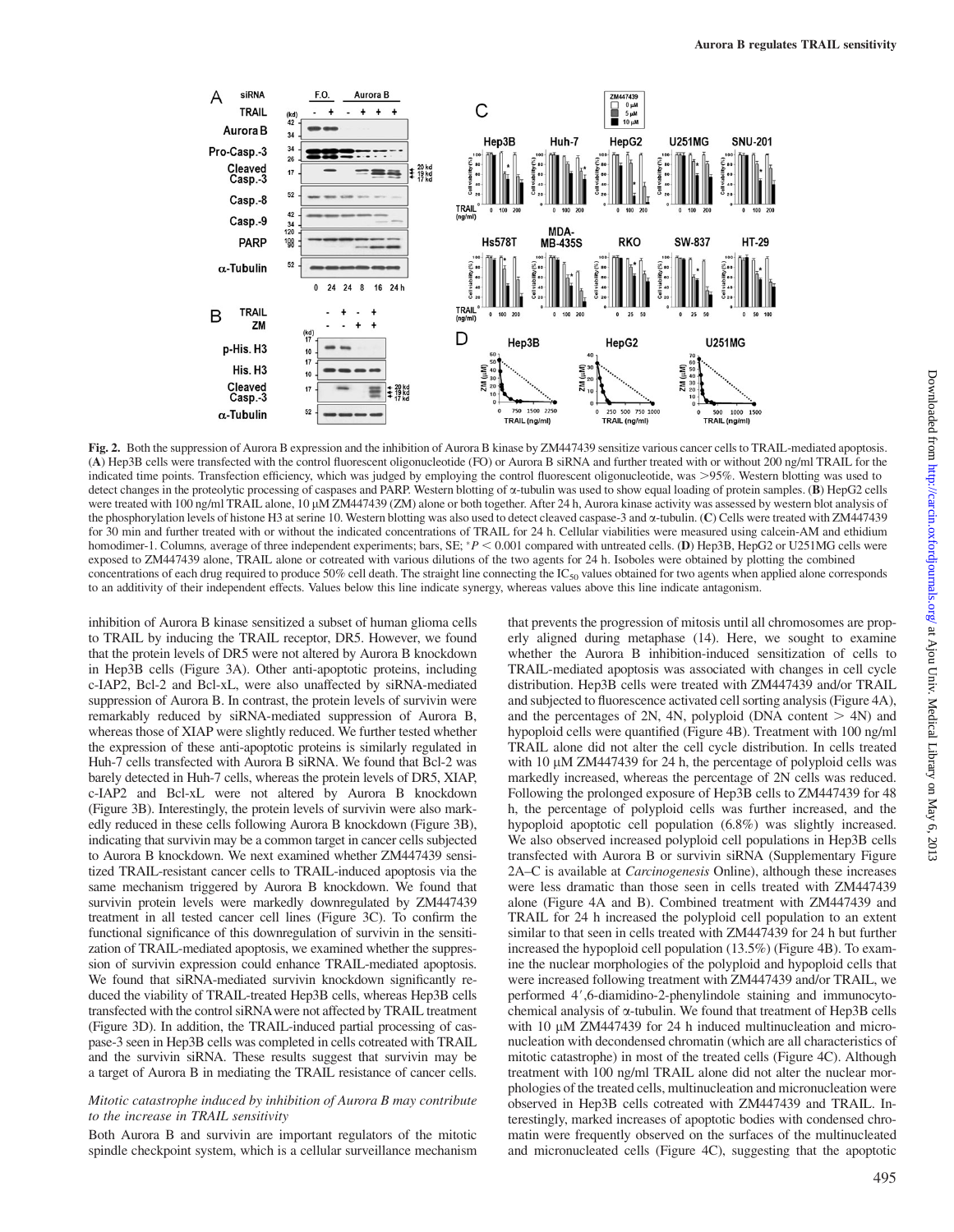

Fig. 3. Both the suppression of Aurora B expression and the inhibition of Aurora B activity by ZM447439 downregulate survivin. Hep3B (A) and Huh-7 (B) cells were transfected with the indicated concentrations of the control fluorescent oligonucleotide (FO) or Aurora B siRNA and cell extracts were prepared for western blotting of the indicated proteins. Transfection efficiency, which was judged by employing the control fluorescent oligonucleotide, was >95%. Numbers indicate the fold change of proteins compared with the control. Similar results were obtained from three independent experiments in each case. (C) Various cancer cells were treated with 100 ng/ml TRAIL or 10  $\mu$ M ZM447439 for 24 h, and cell extracts were prepared for western blotting of the indicated proteins. (D) Hep3B cells were transfected with the control oligonucleotide (Con.) or survivin siRNA and further treated with or without 200 ng/ml TRAIL for 24 h. Transfection efficiency, which was judged by employing the control fluorescent oligonucleotide, was  $>95\%$ . Cell viability was assessed using calcein-AM and ethidium homodimer-1 (left). Columns, average of three independent experiments; bars,  $SE$ ;  $P < 0.01$  versus untreated cells. Cell extracts were prepared for western blotting of survivin, cleaved caspase-3 and  $\alpha$ -tubulin (right).

bodies might be derived from cells undergoing mitotic catastrophe following treatment with ZM447439 and TRAIL. Furthermore, immunocytochemistry using antibodies against lamin B (to detect the nuclear membrane) and cleaved caspase-3 showed that the apoptotic bodies on the multinucleated and micronucleated cells, as well as some of the multinucleated cells with condensed chromatin, were strongly positive for cleaved caspase-3 (Figure 4D). Thus, our results demonstrate that inhibition of Aurora B in cancer cells induces mitotic catastrophe, which is not enough to induce cell death. In contrast, combined treatment with the Aurora B inhibitor and TRAIL induces mitotic catastrophe leading to apoptosis. These findings suggest that mitotic catastrophe induced by Aurora B inhibition may contribute to enhancing TRAIL sensitivity in TRAIL-resistant cancer cells.

# Phosphorylation of survivin by Aurora B contributes to its upregulation and anti-apoptotic effect on TRAIL-induced apoptosis Since both siRNA-mediated Aurora B knockdown and ZM447439-

mediated inhibition of Aurora B kinase activity effectively reduced the protein levels of survivin (Figure 3A–C), we next investigated whether Aurora B overexpression could upregulate the expression of survivin. Western blotting analysis showed that exogenous expression of Aurora B in Hep3B cells dose dependently increased the endogenous protein levels of survivin (Figure 5A). We further compared the expression patterns of endogenous survivin in the presence or absence of exogenously expressed Aurora B. Hep3B cells were transfected with pcDNA3.1 (control vector) or a vector encoding HA-tagged Aurora B, and immunocytochemistry was performed using anti-HA and anti-survivin antibodies. HA-Aurora B was expressed in both the nucleus and the cytosol, with higher expression levels seen in the nuclei (Figure 5B). Survivin was weakly but mainly expressed in the nuclei of Hep3B cells (transfected with pcDNA3.1). In contrast, survivin was highly expressed in both the nuclei and the cytosols of cells expressing HA-Aurora B. To explore the mechanism

RT–PCR analysis demonstrated that neither Aurora B overexpression nor ZM447439 treatment altered the mRNA levels of survivin (Figure 5C), indicating that Aurora B-mediated survivin upregulation may be controlled at the post-transcriptional level. Previously, Aurora B was shown to phosphorylate survivin at threonine 117 (28), thereby negatively regulating the function of survivin during mitosis (29). We therefore tested whether the Aurora B-mediated upregulation of survivin was dependent on the Aurora B-mediated phosphorylation of survivin threonine 117. We transfected Hep3B cells with the plasmids encoding WT survivin or non-phosphorylatable survivin mutant (T117A), with or without cotransfection with different doses of a plasmid encoding HA-tagged Aurora B. We found that the protein levels of WT survivin were dose dependently increased by coexpression of Aurora B, but the protein levels of the T117A mutant survivin were unaltered under these conditions (Figure 6A). Immunocytochemical analysis showed that the exogenously expressed survivin was expressed in both the nucleus and the cytosol, with slightly higher levels seen in the nucleus (Figure 6B). Coexpression of Aurora B and WT survivin remarkably increased the expression of survivin, particularly near areas of high Aurora B expression. In contrast, the distribution and level of T117A mutant survivin expression appeared unchanged by the coexpression of Aurora B. Collectively, these results suggest that phosphorylation of survivin by Aurora B may lead to the Aurora B-mediated enhancement of survivin expression. Next, we investigated whether TRAIL sensitivity is affected by survivin depending on its phosphorylation status at threonine 117, using MDA-MB-435S cells with moderate TRAIL sensitivity (Figure 1A). After transfection of MDA-MB-435S cells with the plasmids encoding WT survivin or non-phosphorylatable survivin mutant (T117A), we compared the effect of TRAIL on the viabilities of these transfected cells. We found that WT survivin dose dependently attenuated

underlying the Aurora B-mediated upregulation of survivin, we tested whether survivin expression was controlled at the transcriptional level.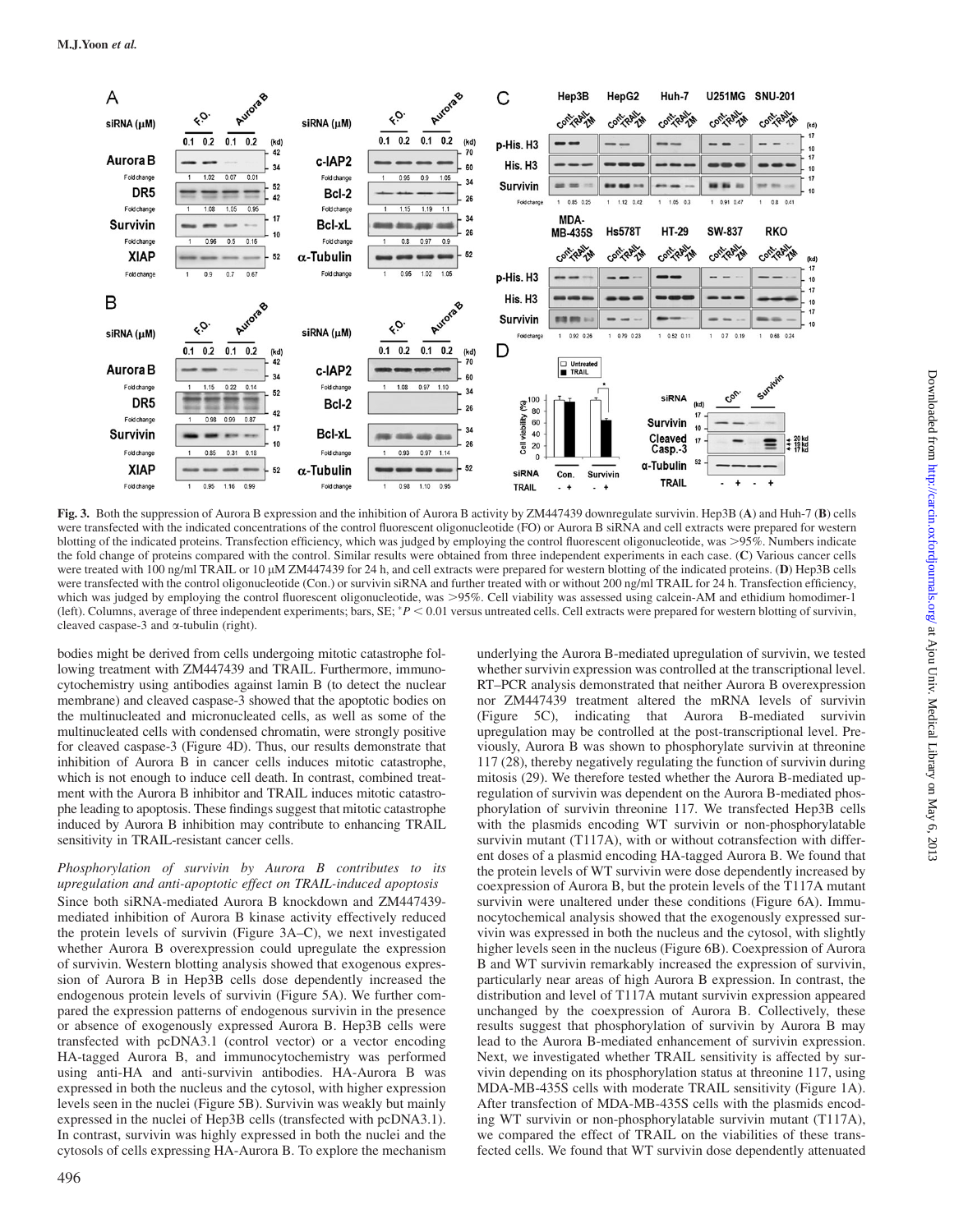

Fig. 4. Mitotic catastrophe induced by Aurora B inhibition may sensitize Hep3B cells to TRAIL-mediated apoptosis. (A) Hep3B cells were treated for the indicated times with 10 µM ZM447439 and/or 100 ng/ml TRAIL, stained with propidium iodide and subjected to flow cytometric analysis of DNA contents.  $(B)$  The percentages of 2N, 4N, polyploid (DNA content  $>$  4N) and hypoploid cells were plotted for each treatment group based on the flow cytometric data from (A). (C and D) Hep3B cells were treated with 10  $\mu$ M ZM447439 and/or 100 ng/ml TRAIL for 24 h and then subjected to immunocytochemical analysis of  $\alpha$ -tubulin (green) and nuclei (gray) (C) or lamin B (green), cleaved caspase-3 (red) and nuclei (gray); bar, 2  $\mu$ m (D).

TRAIL-induced cell death as well as the cleavage of caspase-3 and PARP in MDA-MB-435S cells, whereas T117A mutant survivin did not (Figure 6C and D). These results suggest that phosphorylation of survivin at threonine 117 may contribute to not only its upregulation but also its anti-apoptotic activity against TRAIL-induced apoptosis.

Collectively, our results suggest that Aurora B, which is highly expressed in many cancer cells, triggers the phosphorylation and enhanced protein expression of survivin, conferring cancer cells resistance to TRAIL-mediated apoptosis. Thus, the inhibition of Aurora B kinase activity can sensitize TRAIL-resistant cancer cells to TRAIL-mediated apoptosis by downregulating survivin.

## Discussion

TRAIL is considered a promising candidate for medical applications because it triggers apoptosis preferentially in cancer cells, whereas showing little or no toxicity toward normal cells (1). However, its therapeutic efficacy has been limited by the TRAIL resistance of many cancer cells, including human hepatoma and glioma cells (2,13,30). TRAIL resistance in cancer cells appears to occur through various molecular mechanisms, including differential expression of death receptors, high Akt and nuclear factor-kappaB activity levels, overexpression of c-FLIP, mutations in Bax and Bak and defects in the release of mitochondrial proteins (31). Moreover, high-level expression of the inhibitor of apoptosis proteins, such as survivin and XIAP, which block apoptosis at the effector phase (a point at which multiple signaling pathways converge), may also contribute to TRAIL resistance (31). In this study, we clearly demonstrate that Aurora B is an important contributor to TRAIL resistance in cancer cells.

The Aurora kinases are highly expressed in various types of tumors (e.g. colon, breast, ovarian, gastric and pancreatic tumors) compared with matched normal tissues, and Aurora expression levels often correlate with tumor characteristics and/or clinical outcomes (8–13,32). These kinases have received considerable attention as potential targets of new cancer therapeutics due to their involvements in mitotic control, genomic instability and tumorigenesis (7,14). In addition, a recent study found that Aurora A overexpression notably enhanced the resistance of various cancer cells to chemotherapy-induced apoptosis (15–17), suggesting that the anti-apoptotic activity of Aurora A may contribute to its oncogenic properties. Unlike the case of Aurora A, however, the apoptosis-modulating activity of Aurora B has not been extensively investigated. In this study, we clearly show that Aurora B is critically involved in conferring TRAIL resistance to various cancer cells. This conclusion is based on the following evidence: (i) Aurora B was found to be highly expressed in various TRAIL-resistant cancer cells but not in TRAIL-sensitive cancer cells; (ii) Overexpression of Aurora B effectively attenuated TRAIL-induced apoptosis in several TRAIL-sensitive cancer cell lines, including U343 and U251N cells; (iii) TRAIL-resistant Hep3B and Huh-7 cells were significantly sensitized to TRAIL-induced apoptosis by siRNA-mediated suppression of Aurora B expression. Notably, the anti-apoptotic activity of Aurora B against TRAIL-induced cell death was higher than that of Aurora A.

ZM447439, which was the first developed Aurora kinase inhibitor (24), inhibits the phosphorylation of serine 10 in histone H3, which is a physiological target of Aurora B (25). A recent study found that ZM447439 selectively inhibited Aurora B over Aurora A (33). Recently, another Aurora B kinase inhibitor, AZD1152, was shown to sensitize a subset of human glioma cells to TRAIL concomitant with the induction of DR5 (27). Here, we found that subtoxic doses of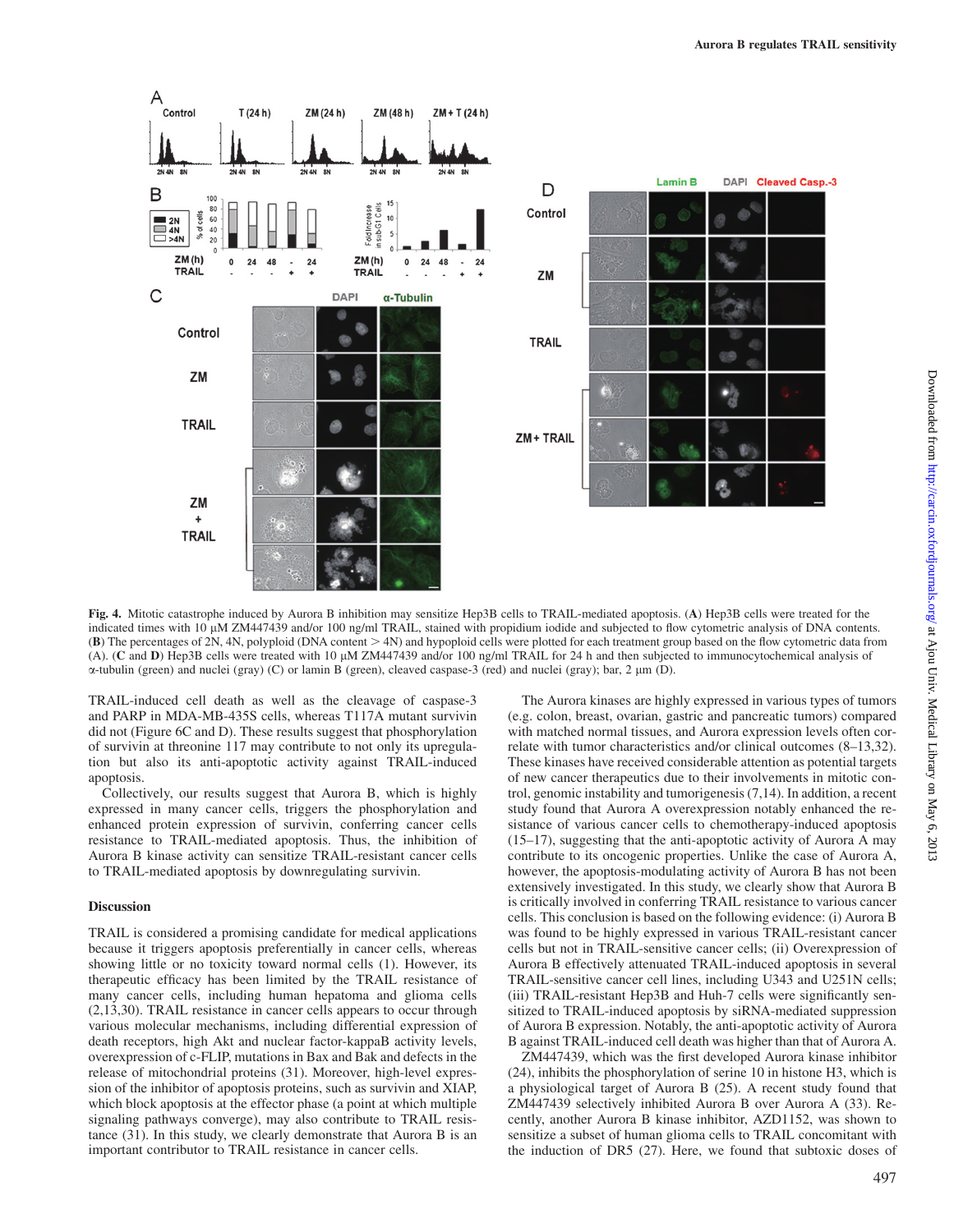

Fig. 5. Aurora B upregulates survivin protein levels at the posttranscriptional level. (A) Hep3B cells were transfected with the indicated concentrations of pcDNA3.1 or the expression vector encoding HA-tagged Aurora B and then subjected to western blotting of Aurora B, survivin and  $\alpha$ -tubulin. (B) Hep3B cells were transfected with 0.2 µg pcDNA3.1 or the HA-tagged Aurora B-encoding plasmid, fixed and subjected to immunocytochemistry using anti-HA or anti-survivin antibodies. Arrow and arrowhead indicate the cells transfected with HA-Aurora B and untransfected cells, respectively; bar, 2 µm. (C) Total RNAs were isolated from Hep3B cells transfected with the expression vector encoding Aurora B or pcDNA3.1 as well as Hep3B cells treated with ZM447439 for the indicated concentrations.  $RT-PCR$  analysis of survivin and  $\beta$ -actin was performed.

ZM447439 effectively sensitized a variety of TRAIL-resistant cancer cells to TRAIL-induced apoptosis by inhibiting Aurora B kinase. However, upregulation of DR5 was not a consistent phenomenon in our system [\(Supplementary Figure 1](http://www.carcin.oxfordjournals.org/lookup/suppl/doi:10.1093/carcin/bgr298/-/DC1) is available at Carcinogenesis Online). Increase in DR5 protein levels by ZM447439 was marked in several types of TRAIL-resistant cancer cells (e.g. Hs578T, RKO, U251MG, SNU-201 and HT-29 cells) but not in other cancer cells (e.g. MDA-MB-435S, SNU-449 and SW-837 cells). At present, the molecular basis for the variable effect of ZM447439 on DR5 expression in different cancer cell lines is not clear.

Unlike the case of DR5, however, we found that survivin protein levels were considerably downregulated in Hep3B cells transfected with Aurora B siRNA, as well as in all the tested TRAIL-resistant cancer cell lines following ZM447439 treatment, demonstrating the functional significance of survivin downregulation. Survivin, an inhibitor of apoptosis, acts as a chromosomal passenger protein for proper chromosomal segregation with Aurora B (34,35). Significant survivin overexpression in various types of cancer has been correlated with reduced tumor cell apoptosis, increased resistance to cancer therapy and abbreviated patient survival (36–39). Many research groups have extensively explored the functional links between Aurora B and survivin during mitosis. For example, survivin dynamics have been shown to increase at the centromeres during the  $G_2/M$  phase transition under regulation by Aurora B kinase activity (40). In addition, Aurora B kinase activity was found to be stimulated by the binding and phosphorylation of survivin (34,41), suggesting the existence of cross-talk between these proteins during the regulation of mitosis. Both Aurora B and survivin are important regulators of the mitotic spindle checkpoint system (15). Inhibition of either Aurora B or survivin reportedly blocks the completion of cell division; cells

undergo appropriate cytokinesis, leading to the accumulation of polyploid cells (24,42). In addition, the inhibition of either Aurora B or survivin has been shown to induce mitotic catastrophe in various cancer cells (43,44). Consistent with these previous results, we found that treatment of Hep3B cells with ZM447439 induced polyploidy and mitotic catastrophe (Figure 4). We further found that knockdown of either Aurora B or survivin in Hep3B cells also increased polyploidy ([Supplementary Figure 2A–C](http://www.carcin.oxfordjournals.org/lookup/suppl/doi:10.1093/carcin/bgr298/-/DC1) is available at Carcinogenesis Online) and mitotic catastrophe [\(Supplementary Figure 2D](http://www.carcin.oxfordjournals.org/lookup/suppl/doi:10.1093/carcin/bgr298/-/DC1) is available at Carcinogenesis Online), although to a lesser extent than that seen following ZM447439 treatment (Figure 4). It was recently proposed that mitotic catastrophe might not even constitute a bona fide cell death executioner mechanism, but an oncosuppressive pathway that precedes and is distinct from, yet operates through, cell death or senescence (45). The Hep3B cells used in the present study did not show significant cell death following treatment with TRAIL alone as well as after induction of mitotic catastrophe by ZM447439 treatment, Aurora B knockdown or survivin knockdown alone. In contrast, Hep3B cells treated with ZM447439 or transfected with Aurora B or survivin siRNA, and then further treated with TRAIL, all showed increases in sub- $G_1$  apoptotic cell populations (Figure 4A and B and [Supplementary Figure 2A–C](http://www.carcin.oxfordjournals.org/lookup/suppl/doi:10.1093/carcin/bgr298/-/DC1) is available at Carcinogenesis Online). Notably, many apoptotic bodies with highly condensed chromatin were detected on the multinucleated and micronucleated cells observed among not only Hep3B cells treated with ZM447439 plus TRAIL (Figure 4C) but also Hep3B cells treated with Aurora B siRNA plus TRAIL [\(Supplementary Figure 3A and B](http://www.carcin.oxfordjournals.org/lookup/suppl/doi:10.1093/carcin/bgr298/-/DC1) is available at Carcinogenesis Online). Furthermore, strong caspase-3 activity was detected in these apoptotic bodies (Figure 4D and [Supplementary Figure 3B](http://www.carcin.oxfordjournals.org/lookup/suppl/doi:10.1093/carcin/bgr298/-/DC1), available at Carcinogenesis Online). In cells treated with ZM447439 and TRAIL for 24 h, the loss of viability ( $\sim$  50%, Figure 2C) was much higher than the increase in the sub-G<sub>1</sub> apoptotic cell population (13.5%, Figure 4B). This discrepancy could possibly indicate that our fluorescence activated cell sorting analysis may have sorted many of the adhered caspase-3 positive apoptotic bodies as polyploid cells but not sub- $G_1$  apoptotic cells. Taken together, our results suggest that although the mitotic catastrophe induced by Aurora B inhibition is not sufficient to trigger cell death, it can sensitize TRAIL-resistant cancer cells to TRAILmediated apoptosis. In this process, the downregulation of survivin by Aurora B inhibition is presumed to contribute to both mitotic catastrophe and caspase-3 activation.

continue to enter and exit mitosis with regular kinetics but do not

Here, we provide direct evidence that Aurora B contributes to TRAIL resistance in cancer cells via phosphorylation of survivin. The protein levels of survivin were dose dependently increased by Aurora B overexpression, but the mRNA levels of survivin were not altered by either Aurora B overexpression or ZM447439 treatment (Figure 5). Previously, phosphorylation of survivin at residue threonine 117 by Aurora B kinase was shown to regulate the formation of the chromosomal passenger complex consisting of Aurora B, inner centromere protein, survivin and borealin, which contribute to the proper mitotic process (46). Thus, we tested whether the Aurora Bmediated upregulation of survivin was also associated with survivin phosphorylation at residue threonine 117. Interestingly, forced overexpression of Aurora B increased the protein levels of WT survivin, but not those of the non-phosphorylatable mutant survivin (T117A), suggesting that the phosphorylation of survivin by Aurora B is responsible for the noted increase in survivin protein expression in Aurora Boverexpressing cells. As shown in Figure 5B, our immunocytochemical analysis revealed that the expression of endogenous survivin was mainly nuclear in the absence of forced overexpression of Aurora B, whereas highly enhanced expression of endogenous survivin was seen in both the nuclei and the cytosols of Aurora B-overexpressing cells. When we cotransfected Hep3B cells with plasmids encoding Aurora B and WT survivin, the expression levels of survivin also increased in both the nucleus and the cytosol. Replacement of survivin threonine 117 with alanine abrogated a phosphorylation site but did not dramatically alter the cellular localization of survivin (Figure 6B). Notably, the expression level of this survivin mutant was unaffected by Aurora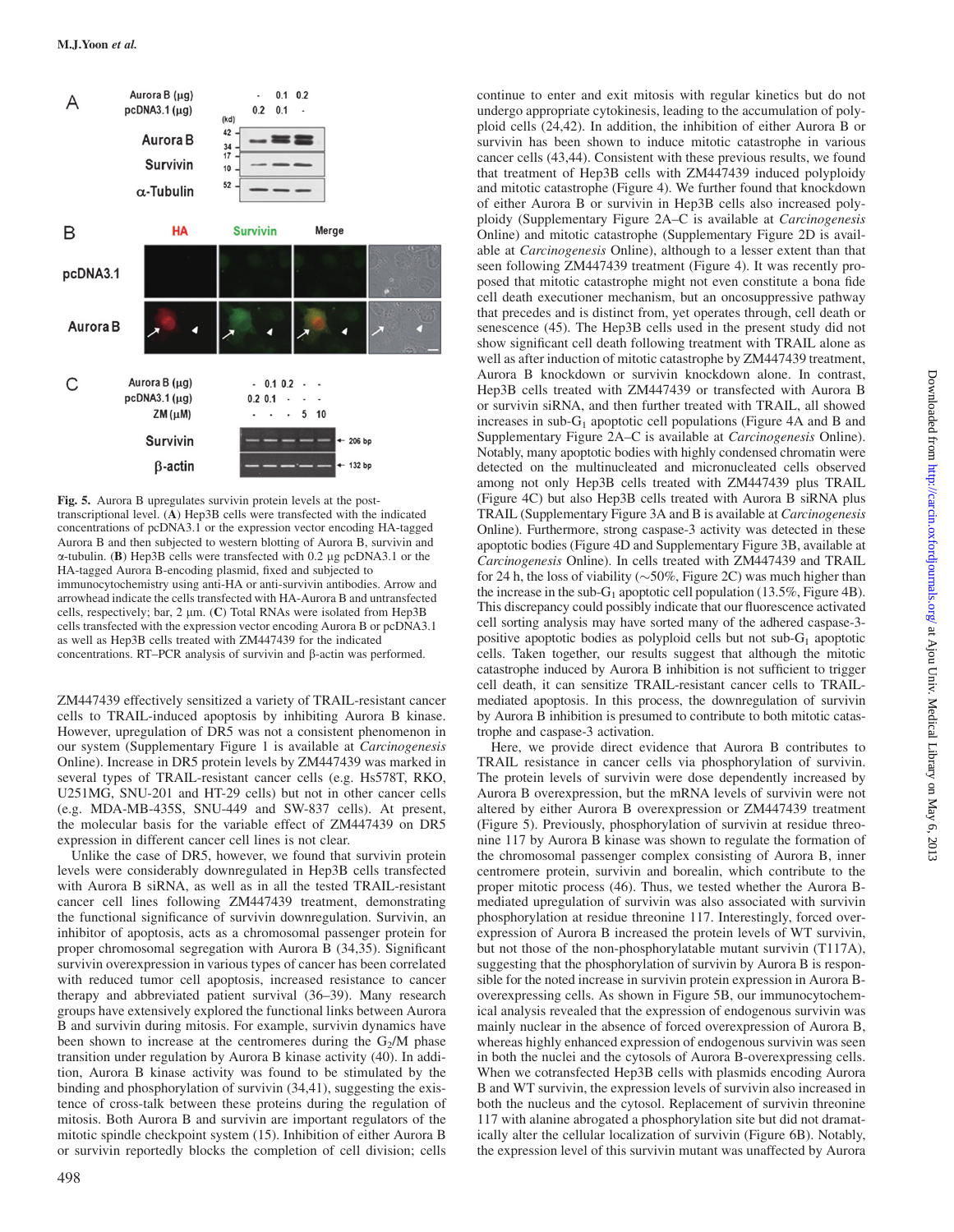

Fig. 6. Phosphorylation of survivin at threonine 117 by Aurora B is important for both its upregulation and its anti-apoptotic activity against TRAIL-induced apoptosis. (A) Hep3B cells were transfected with the plasmid encoding Flag-tagged WT survivin or Flag-tagged T117A mutant survivin (T117A) with or without the plasmid encoding HA-tagged Aurora B and pcDNA3.1. Cell extracts were subjected to western blotting of the indicated proteins. (B) Hep3B cells were transfected with 0.2 lg of the WT survivin plasmid or T117A mutant survivin plasmid together with pcDNA3.1 or the HA-Aurora B-encoding plasmid. After fixation, the cells were subjected to immunocytochemistry using anti-HA or anti-survivin antibodies. Arrow and arrowhead indicate HA-Aurora B-transfected and untransfected cells, respectively; bar, 2  $\mu$ m. (C) MDA-MB-435S cells were transfected with pcDNA3.1, the plasmid encoding Flag-tagged WT survivin or Flag-tagged T117A mutant survivin (T117A) at the indicated amount. The transfection efficiency in MDA-MB-435S cells, which was assessed by transfection of an enhanced green fluorescent protein-expressing vector, was  $\sim$ 55%. These transfected cells were treated with 100 ng/ml TRAIL for 36 h. Cell viability was assessed using calcein-AM and ethidium homodimer-1. Columns, average of three independent experiments; bars,  $SE$ ;  $^*P$  < 0.01 versus cells transfected with 1 µg pcDNA3.1 and further treated with TRAIL. (D) Cell extracts were prepared for western blotting of survivin, cleaved caspase-3, cleaved PARP and a-tubulin.

B overexpression, indicating that the phosphorylation of survivin was required for the Aurora B-mediated upregulation of survivin. Survivin, which has a nuclear export signal in the linker region between BIR (baculovirus inhibitor of apoptosis repeat) domain and the COOH-terminal alpha helix, has been shown to shuttle between the cytoplasm and nucleus (47) and is reportedly found in both the cytoplasm and the nuclei of interphase cells from cancer patients (48,49). The cytoplasmic portion of survivin is thought to confer an anti-apoptotic function by directly or indirectly interfering with caspase function, whereas nuclear survivin is suspected to control cell division (50). We further attempted to investigate whether phosphorylation of survivin by Aurora B is associated with its anti-apoptotic activity against TRAIL-induced apoptosis. As shown in Figure 6C and D, WT survivin but not non-phosphorylatable mutant survivin (T117A) dose dependently inhibited TRAIL-induced apoptosis in MDA-MB-435S cells, reducing the cleavage of caspase-3 and PARP. These results suggest that Aurora B-mediated survivin phosphorylation may contribute to not only the increase in its cytoplasmic concentration but also the anti-apoptotic activity against TRAILinduced apoptosis. Further studies should test whether Aurora B-mediated phosphorylation/upregulation of survivin increases its nuclear export and/or inhibits its degradation in the cytosol. In addition, it remains to be clarified whether phosphorylation of survivin by Aurora B directly affects its binding affinity to caspases.

In conclusion, we herein propose for the first time that TRAIL resistance in various cancer cells is closely associated with enhanced Aurora B activity and that survivin is a target of Aurora B in this process. Therefore, inhibition of Aurora B in these cancer cells can

restore sensitivity to TRAIL-mediated apoptosis via the downregulation of survivin. Future studies confirming the observed phenomena in ex vivo tumor cells could help us predict the efficacy of Aurora B inhibition/TRAIL cotreatments against cancers in the clinical setting.

## Supplementary material

[Supplementary Figures 1](http://www.carcin.oxfordjournals.org/lookup/suppl/doi:10.1093/carcin/bgr298/-/DC1)–[3](http://www.carcin.oxfordjournals.org/lookup/suppl/doi:10.1093/carcin/bgr298/-/DC1) can be found at [http://carcin.oxfordjournals.](http://carcin.oxfordjournals.org/) [org/](http://carcin.oxfordjournals.org/)

#### Funding

This work was supported by the National Research Foundation of Korea grants funded by the Korea government (MEST) (No. 2011-0018141 [Mid-career Researcher Program] & No. 2011- 0030835 [SRC]); a grant from Nuclear Research and Development Program (BAERI No. 2011-0006311).

Conflict of Interest Statement: None declared.

#### References

- 1.Ashkenazi, A. et al. (1999) Safety and antitumor activity of recombinant soluble Apo2 ligand. J. Clin. Invest., 104, 155-162.
- 2.Zhang, L. et al. (2005) Mechanisms of resistance to TRAIL-induced apoptosis in cancer. Cancer Gene Ther., 12, 228–237.
- 3.Ke,Y.W. et al. (2003) Function and regulation of Aurora/lpl1p kinase family in cell division. Cell Res., 13, 69-81.